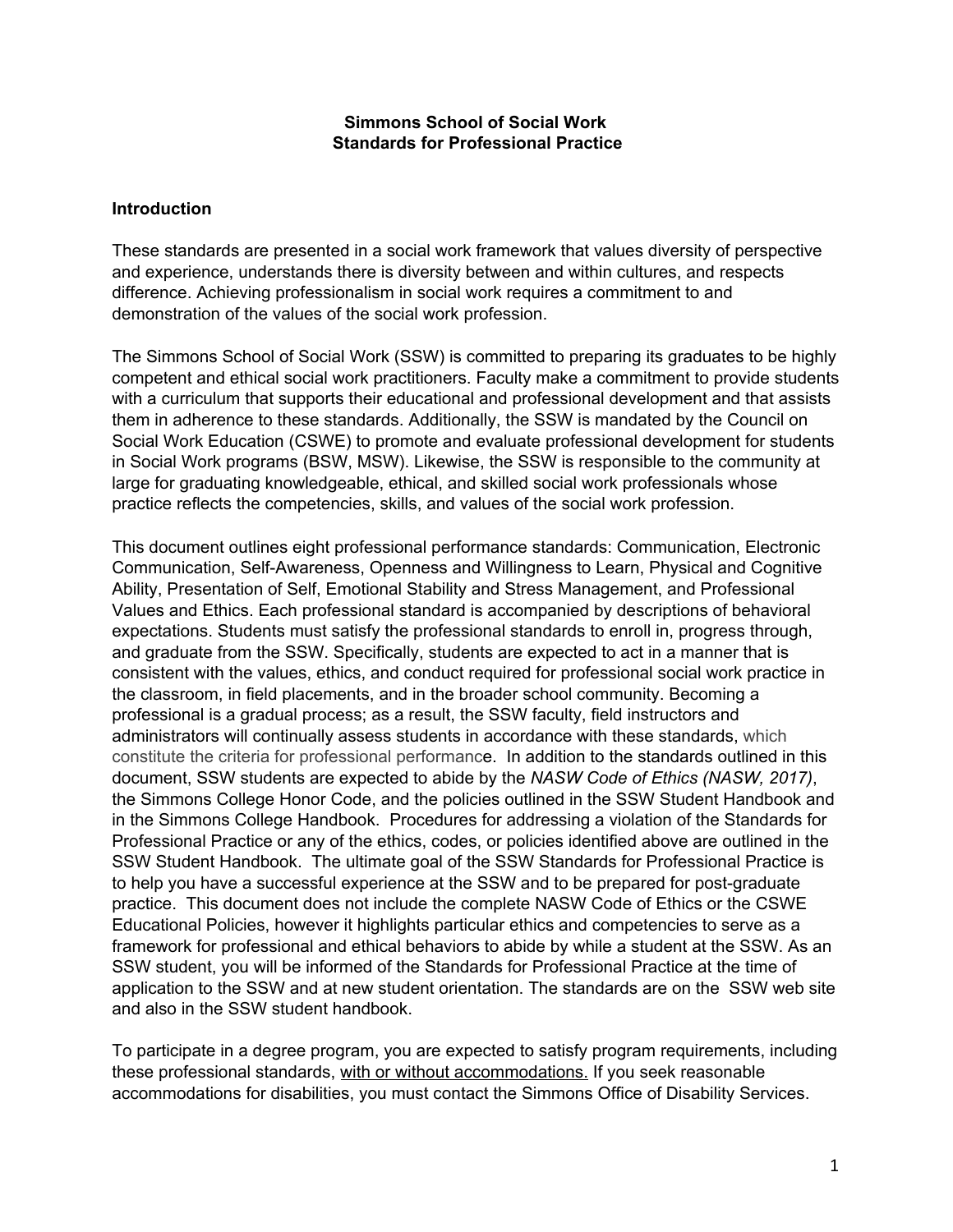This office will determine your eligibility for accommodations and recommend accommodations and/or services.

# **Professional Standards**

## **1**. **Self-Awareness**

Expectations to meet the standard:

- a. Accurately assess your own strengths and limitations and display a willingness to examine and change behaviors that interfere with your work in field placement, in the classroom, on campus, and in the larger community
- b. Actively examine your own biases
- c. Seek supervision and use constructive feedback to inform practice
- d. Take responsibility for your own actions and consider the impact of these actions on others
- e. Demonstrate a willingness to examine and assess the relationship between your own personal values/socialization and their alignment with expected professional ethics
- f. Reconcile conflicts between your personal values and those of the profession, as required by the *NASW Code of Ethics*

## **2. Communication**

Expectations to meet the standard:

- a. Express ideas, thoughts, and feelings clearly in the classroom and in field placement
- b. In written work, communicate clearly and at a level that reflects the academic standards of SSW programs
- c. Demonstrate a willingness and ability to actively listen to others with objectivity and openness
- d. Communicate responsibly and respectfully, with speech that is free of bias, discriminatory language, or stereotyping in all interactions with colleagues, faculty, field instructors, staff, and clients
- e. Advocate for yourself in an ethical, direct, respectful, and responsible manner using SSW and agency-specific channels for conflict management

## **3. Electronic Communication and use of Social Media**

Expectations to meet the standard:

a. Demonstrate respect for the privacy of your clients; refrain from gathering information about clients from online sources without the client's consent (i.e., googling client history, accessing client social media); photographing clients; or publishing client information on social media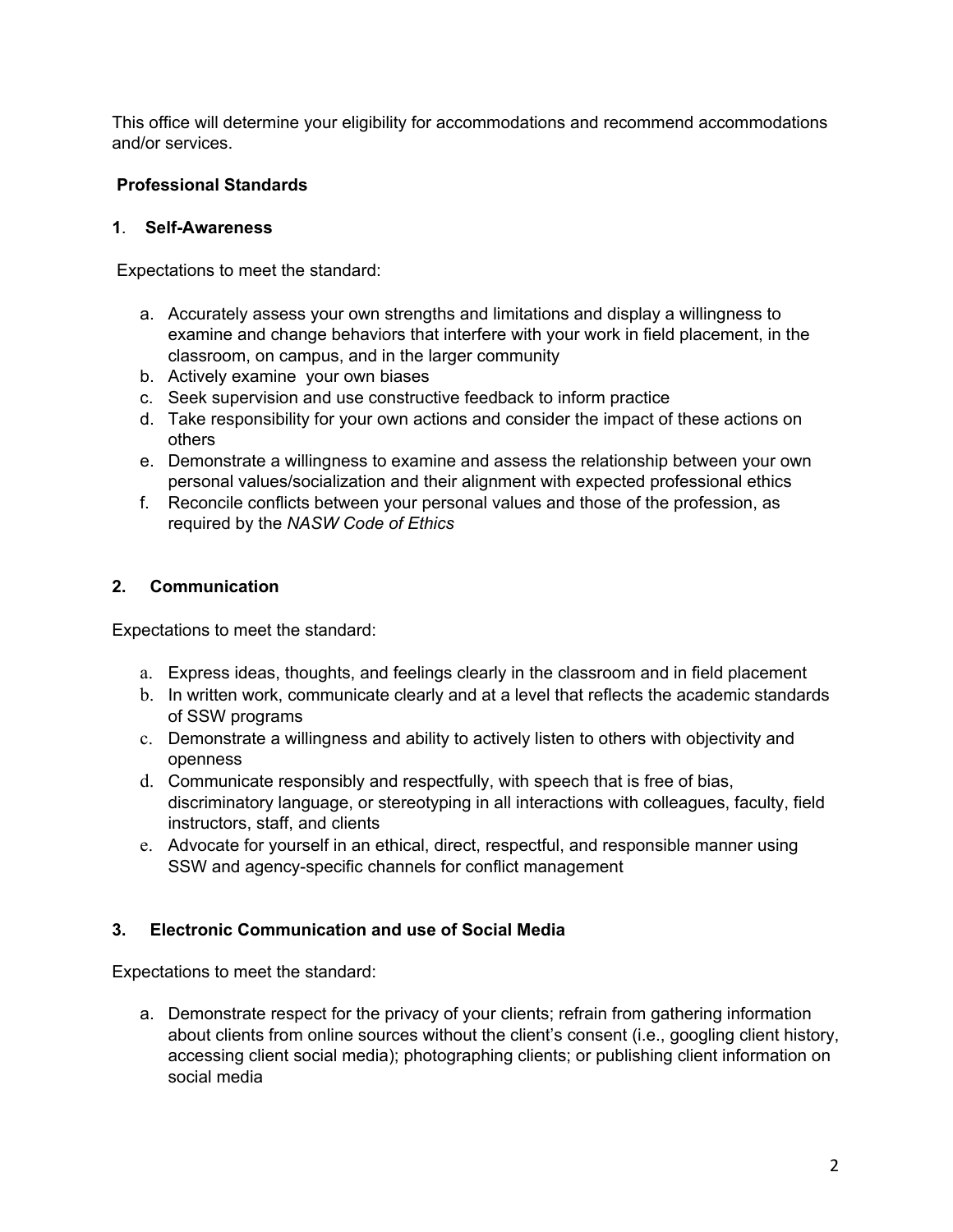- b. Communicate about and with colleagues and peers with respect and accuracy, avoiding cyberbullying, harassment, or making derogatory or defamatory comments, or disclosing personal information without consent
- c. Follow relevant laws, field education agency policy, NASW Code of Ethics (1.07) pertaining to social media and in use of technology in all aspects of service delivery
- d. Maintain awareness of how personal communications using social media could affect professional relationships with clients, colleagues, and agencies

## **4. Openness and willingness to learn; flexibility and adaptability**

Expectations to meet the standard:

- a. Demonstrate openness learning new ideas and perspectives
- b. As required by the demands of professional practice, be flexible and adaptable in new situations and as circumstances change
- c. Assume the stance of a learner with humility; avoid solely relying on current or past professional experiences to inform your judgment or decision-making in the field and in the classroom
- d. Demonstrate a willingness to effectively communicate your learning needs and request clarification to understand requirements

# **5. Physical and Cognitive Ability, Critical Thinking**

Expectations to meet the standard:

- a. Attend and participate in classes and field placement as scheduled, demonstrating punctuality, dependability, accountability, and the ability to prioritize responsibilities
- b. Navigate transportation needed to attend field and classroom requirements
- c. Use the technology required to engage in scholarship and effective practice including, but not limited to, use of computers, telephones, and agency electronic records and databases
- d. Demonstrate the ability to acquire knowledge and reflect on experiences to inform practice
- e. Demonstrate the capacity to think critically and to apply effective problem solving skills that are well reasoned, examine multiple perspectives and world views, integrate evidence and knowledge, and lead to well-supported decisions and conclusions

# **6. Emotional and Mental Stability, and stress management standard**

Expectations to meet the standard:

**a.** In accordance with the NASW Code of Ethics (4.05), demonstrate the ability to honor the best interests of people for whom you have professional responsibility by keeping personal life circumstances or problems from interfering with judgment or performance